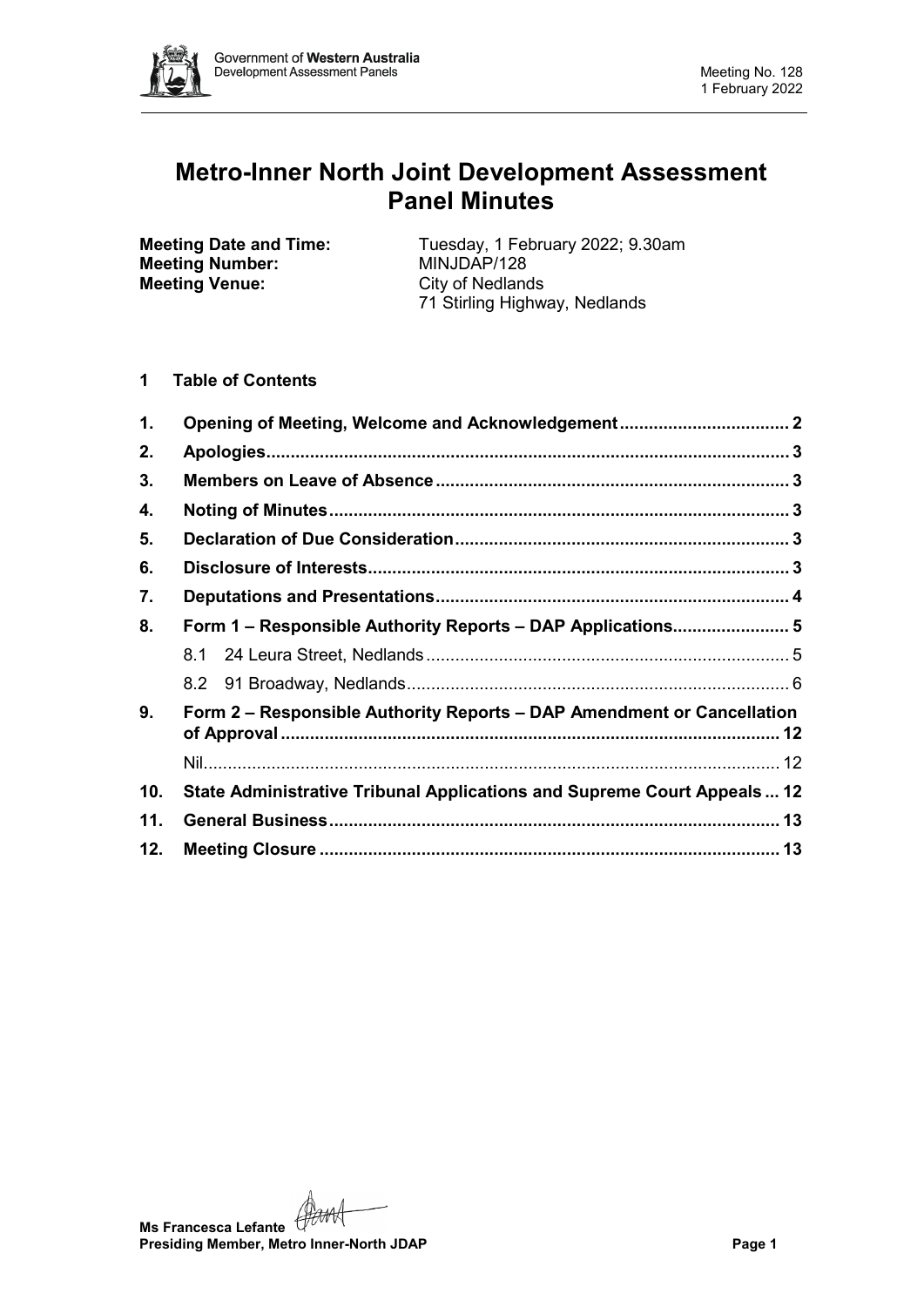

# **Attendance**

# **DAP Members**

Ms Francesca Lefante (Presiding Member) Ms Lee O'Donohue (Deputy Presiding Member) Mr John Syme (Third Specialist Member) Cr Fergus Bennett (Local Government Member, City of Nedlands) Cr Blane Brackenridge (Local Government Member, City of Nedlands)

# **Officers in attendance**

Mr Roy Winslow (City of Nedlands) Ms Chantel Weerasekera (City of Nedlands) Mr Nathan Blumenthal (City of Nedlands) Mr Qaisar Mehboob (City of Nedlands)

# **Minute Secretary**

Ms Leah Mehanni (City of Nedlands)

# **Applicants and Submitters**

*Item 8.1* Mr Gianpaolo Crugnale (G Living Pty Ltd) Mr Tayne Evershed (Planning Solutions) Mr Andreas Wang (Cardno) Mr Lionel Mawhinney (DKO) Mr Ken Perry

*Item 8.2* Mr Tom Hockley (Allerding & Associates) Mr Mark Aronson (maarch architects) Mr Julian Croudace (Propagule Consulting Pty Ltd)

### **Members of the Public / Media**

There were eleven members of the public in attendance.

<span id="page-1-0"></span>Ms Victoria Rifici from Perth Now was in attendance.

# **1. Opening of Meeting, Welcome and Acknowledgement**

The Presiding Member declared the meeting open at 9.35am on 1 February 2022 and acknowledged the traditional owners and paid respect to Elders past and present of the land on which the meeting was being held.

The Presiding Member announced the meeting would be run in accordance with the DAP Standing Orders 2020 under the *Planning and Development (Development Assessment Panels) Regulations 2011.*

**Ms Francesca Lefante Presiding Member, Metro Inner-North JDAP Page 2**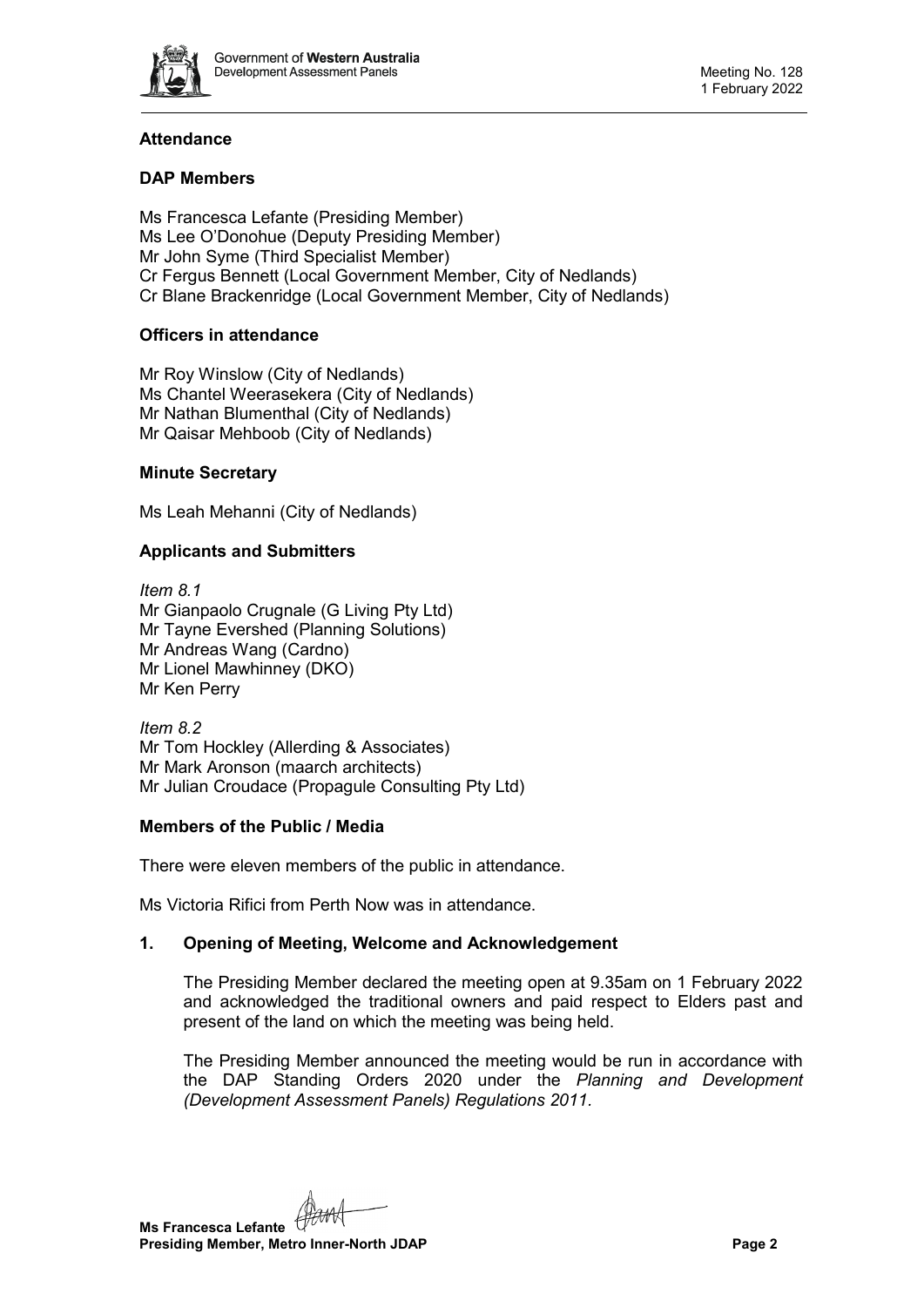

# **1.1 Announcements by Presiding Member**

The Presiding Member advised that in accordance with Section 5.16 of the DAP Standing Orders 2020 which states *'A person must not use any electronic, visual or audio recording device or instrument to record the proceedings of the DAP meeting unless the Presiding Member has given permission to do so.',* the meeting would not be recorded.

# <span id="page-2-0"></span>**2. Apologies**

Nil

# <span id="page-2-1"></span>**3. Members on Leave of Absence**

Nil

### <span id="page-2-2"></span>**4. Noting of Minutes**

DAP members noted that signed minutes of previous meetings are available on the [DAP website.](https://www.dplh.wa.gov.au/about/development-assessment-panels/daps-agendas-and-minutes)

### <span id="page-2-3"></span>**5. Declaration of Due Consideration**

The Presiding Member noted that an addendum to the agenda was published to include details of a DAP direction for an alternate recommendation and responsible authority response in relation to Item 8.1, received on 28 January 2022.

All members declared that they had duly considered the documents.

### <span id="page-2-4"></span>**6. Disclosure of Interests**

In accordance with section 2.4.9 of the DAP Code of Conduct 2017, DAP Members, Cr Bennett and Cr Brackenridge, declared that they participated in a prior Council meeting in relation to the application at item 8.1. However, under section 2.1.2 of the DAP Code of Conduct 2017, Cr Bennett and Cr Brackenridge acknowledged that they are not bound by any previous decision or resolution of the local government and undertake to exercise independent judgment in relation to any DAP application before them, which will be considered on its planning merits.

**Ms Francesca Lefante Presiding Member, Metro Inner-North JDAP Page 3**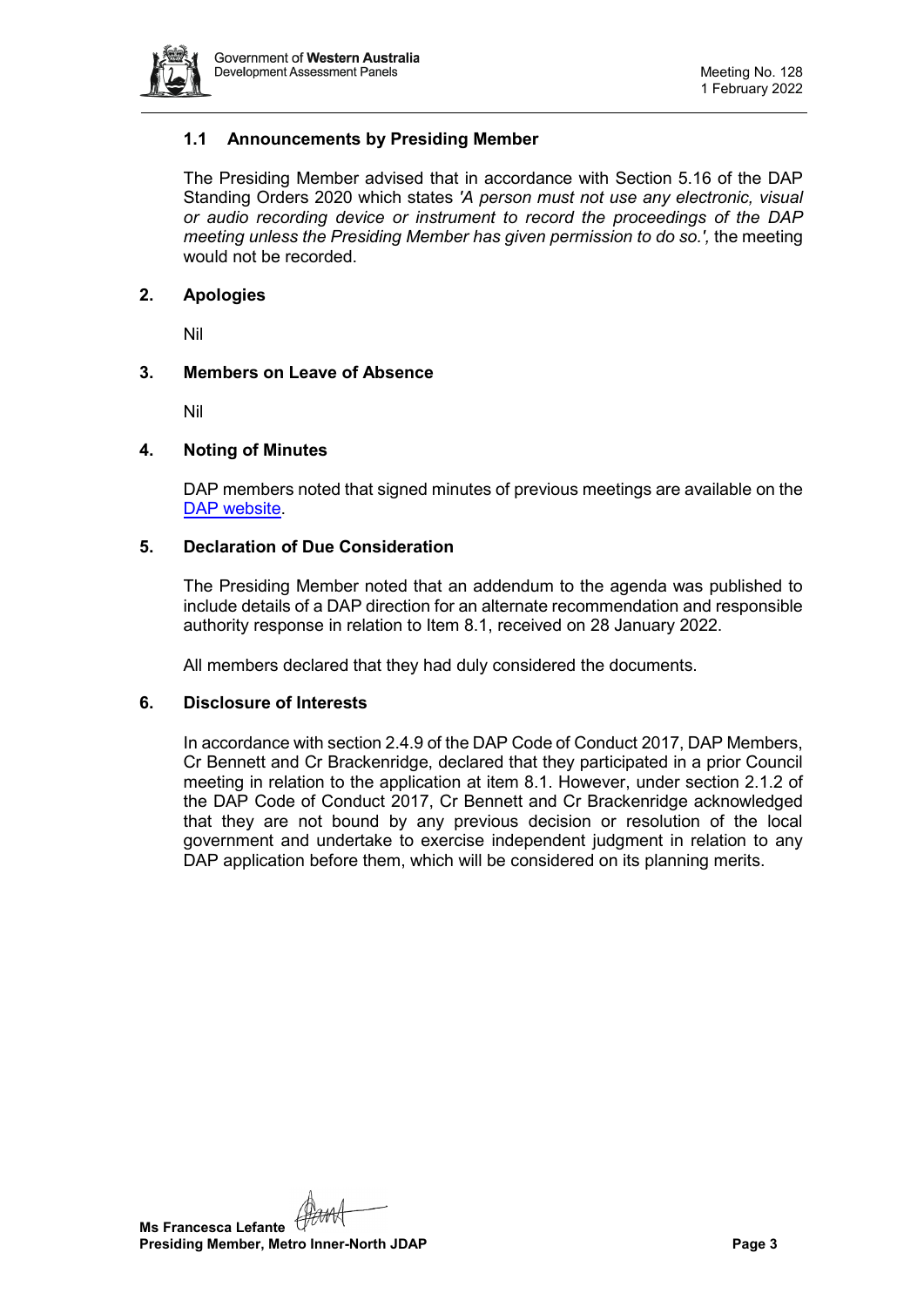

# <span id="page-3-0"></span>**7. Deputations and Presentations**

- **7.1** Mr Ken Perry addressed the DAP in support of the recommendation for the application at Item 8.1 and responded to questions from the panel.
- **7.2** Mr Andreas Wang (Cardno) addressed the DAP against the recommendation for the application at Item 8.1.
- **7.3** Mr Gianpaolo Crugnale (G-Living) addressed the DAP against the recommendation for the application at Item 8.1 and responded to questions from the panel.
- **7.4** Mr Lionel Mawhinney (DKO) addressed the DAP against the recommendation for the application at Item 8.1 and responded to questions from the panel.
- **7.5** Mr Tayne Evershed (Planning Solutions) addressed the DAP against the recommendation for the application at Item 8.1 and responded to questions from the panel.
- **7.6** The City of Nedlands Officers addressed the DAP against the recommendation for the application at Item 8.1 and responded to questions from the panel.

# *The presentations at Item 7.1 – 7.6 was heard prior to the application at Item 8.1.*

- **7.7** Mr Mark Aronson (maarch architects) addressed the DAP in support of the recommendation for the application at Item 8.2 and responded to questions from the panel.
- **7.8** Mr Julian Croudace (Propagule Consulting Pty Ltd) addressed the DAP in support of the recommendation for the application at Item 8.2 and responded to questions from the panel.
- **7.9** Mr Tom Hockley (Allerding and Associates) addressed the DAP in support of the recommendation for the application at Item 8.2 and responded to questions from the panel.
- **7.10** The City of Nedlands Officers addressed the DAP against the recommendation for the application at Item 8.1 and responded to questions from the panel.

*The presentations at Items 7.7 – 7.10 were heard prior to the application at Item 8.2.* 

**Ms Francesca Lefante Presiding Member, Metro Inner-North JDAP Page 4**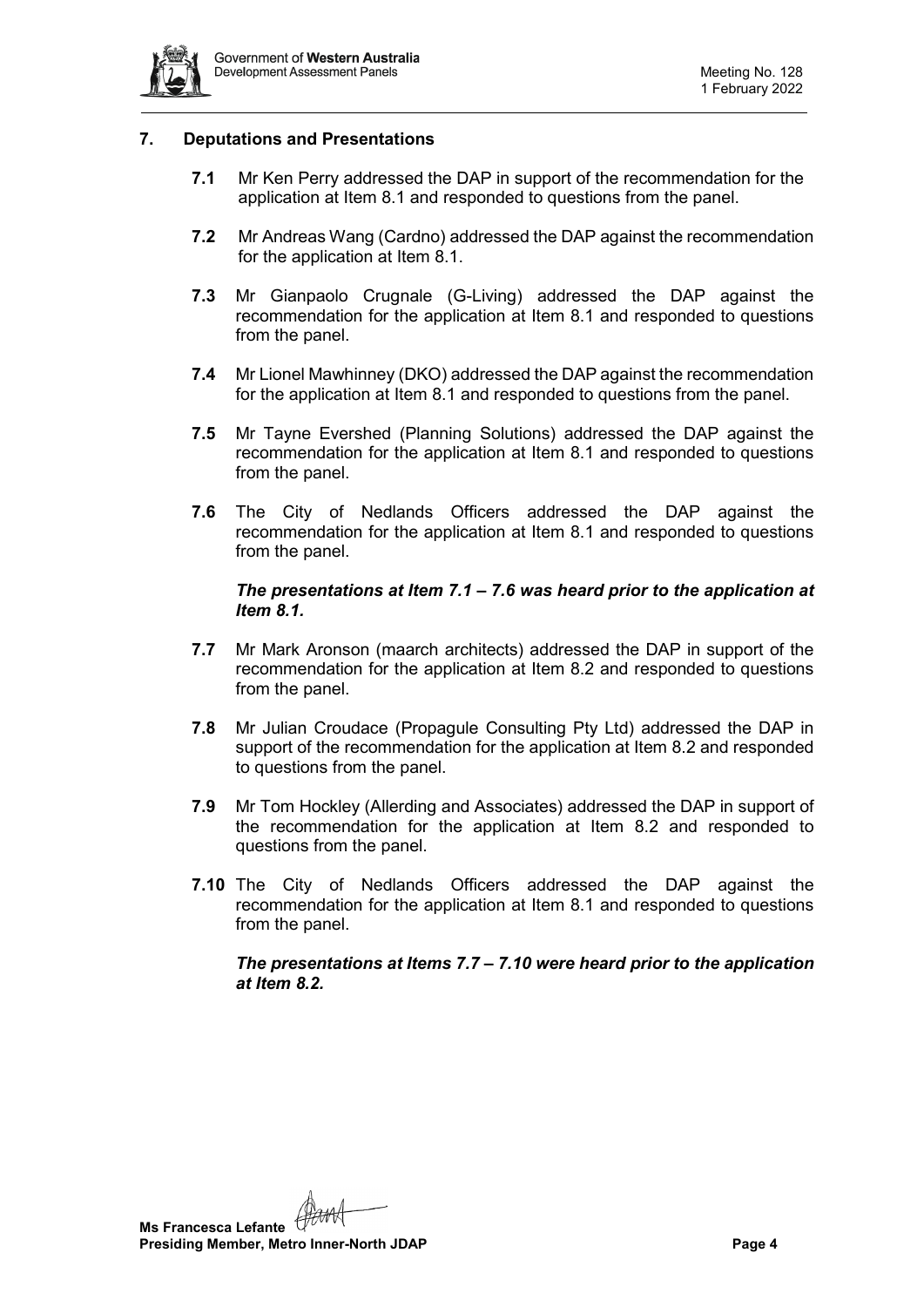

# <span id="page-4-0"></span>**8. Form 1 – Responsible Authority Reports – DAP Applications**

# <span id="page-4-1"></span>**8.1 24 Leura Street, Nedlands**

| Development Description: | Mixed Use Development (14 Multiple Dwellings, |
|--------------------------|-----------------------------------------------|
|                          | 10 Holiday Accommodation, 4 Offices and Café) |
| Applicant:               | G Living Pty Ltd                              |
| Owner:                   | G1 Property Pty Ltd                           |
| Responsible Authority:   | <b>City of Nedlands</b>                       |
| DAP File No:             | DAP/21/02103                                  |

# **REPORT RECOMMENDATION**

### **Moved by:** Cr Fergus Bennett **Seconded by:** Ms Lee O'Donohue

With the agreement of the mover and seconder the following amendment was made to the preamble to read as follows:

**Defer** DAP Application reference DAP/21/02103 and accompanying plans date stamped 21 December 2021 (Attachment 2) for **a period of up to** 120 days in accordance with section 5.10.1a of the DAP Standing Orders 2020, for the following reasons:

**REASON:** To provide clarity that the deferral motion timeframe includes the period up to the specified 120 day for further consideration by the Panel.

That the Metro Inner-North JDAP resolves to:

**Defer** DAP Application reference DAP/21/02103 and accompanying plans date stamped 21 December 2021 (Attachment 2) for a period of up to 120 days in accordance with section 5.10.1a of the DAP Standing Orders 2020, for the following reasons:

- a. To enable modifications to be undertaken to make the development more in keeping with the bulk, scale and character of the area.
- b. To enable modifications to improve landscaping and onsite car parking provision, or reduce car parking demand.

### **The Report Recommendation was put and CARRIED UNANIMOUSLY.**

**REASON:** To enable the applicant sufficient timeframe to provided further information on various elements of bulk, form, and scale of the proposal in the context and character of the area and address parking associated with the mix of uses and onsite configuration of parking.

### **PROCEDURAL MOTION**

**Moved by:** Ms Francesca Lefante **Seconded by:** Mr John Syme

That the meeting be adjourned for a period of 5 minutes.

### **The Procedural Motion was put and CARRIED UNANIMOUSLY.**

**REASON:** To allow the members a comfort break.

**Ms Francesca Lefante Presiding Member, Metro Inner-North JDAP Page 5**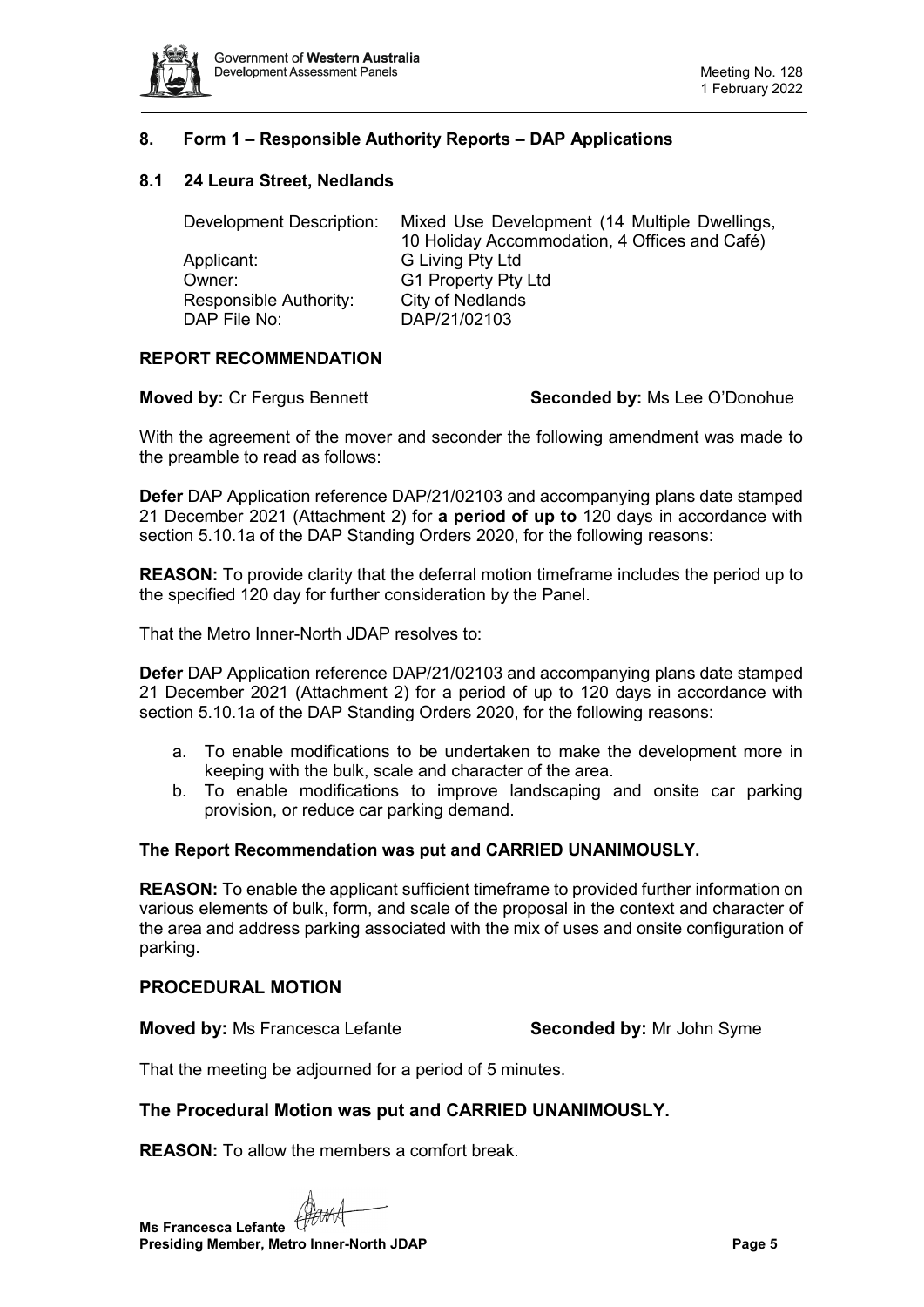

*The meeting was adjourned at 11:31am. The meeting was reconvened at 11:39am.*

# <span id="page-5-0"></span>**8.2 91 Broadway, Nedlands**

| Mixed Use Development (17 Multiple Dwellings<br>and Office) |
|-------------------------------------------------------------|
| Allerding & Associates                                      |
| GPG No.10 Pty Ltd                                           |
| City of Nedlands                                            |
| DAP/21/02110                                                |
|                                                             |

# **REPORT RECOMMENDATION**

**Moved by:** Mr John Syme **Seconded by:** Ms Lee O'Donohue

The following amendment was made administratively to reflect the correct plans approved:

**Approve** DAP Application reference DAP/21/02110 and accompanying plans (Attachment 1 **2**) in accordance with Clause 68 of Schedule 2 (Deemed Provisions) of the *Planning and Development (Local Planning Schemes) Regulations 2015*, and the provisions of the City of Nedlands Planning Scheme No. 3, subject to the following conditions:

# **REASON:** to reference the correct attachment

That the Metro Inner-North Joint Development Assessment Panel resolves to:

**Approve** DAP Application reference DAP/21/02110 and accompanying plans (Attachment **2**) in accordance with Clause 68 of Schedule 2 (Deemed Provisions) of the *Planning and Development (Local Planning Schemes) Regulations 2015*, and the provisions of the City of Nedlands Planning Scheme No. 3, subject to the following conditions:

### **Conditions**

### General

- 1. Pursuant to clause 26 of the Metropolitan Region Scheme, this approval is deemed to be an approval under clause 24(1) of the Metropolitan Region Scheme.
- 2. This decision constitutes planning approval only and is valid for a period of four (4) years from the date of approval. If the subject development is not substantially commenced within the specified period, the approval shall lapse and be of no further effect.

**Ms Francesca Lefante Presiding Member, Metro Inner-North JDAP Page 6 Page 6**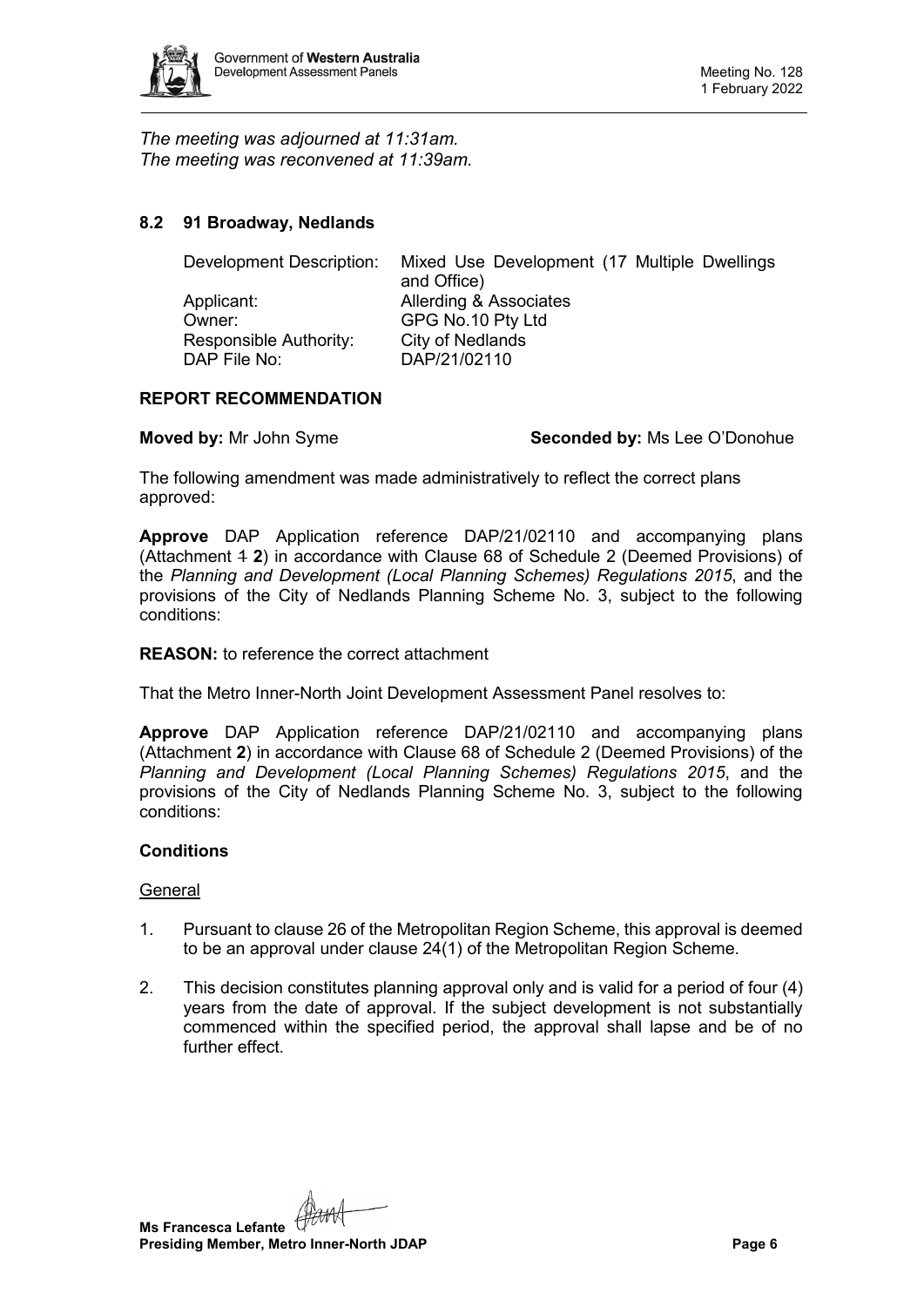

### Noise

- 3. Prior to the issue of a Building Permit, the applicant is to lodge with the City an acoustic report prepared by a suitably qualified and licenced acoustic consultant demonstrating compliance of the Development with the requirements of the *Environmental Protection (Noise) Regulations 1997* to the satisfaction of the City's Health Services.
- 4. Prior to the issue of a Building Permit, a noise management plan is to be submitted and approved by the City of Nedlands detailing measures that will be undertaken to ensure noise levels during operation of the development are kept within levels prescribed in the *Environmental Protection (Noise) Regulations 1997* to the specifications and satisfaction of the City of Nedlands.  The noise management plan shall be adhered to at all time

# Waste Management

5. Prior to the issue of a Building Permit, an amended Waste Management Plan is to be submitted and approved by the City of Nedlands. The approved Waste Management Plan shall be complied with at all times to the satisfaction of the City of Nedlands.

# Design

- 6. Prior to occupation of the development, all air-conditioning plant, satellite dishes, antennae and any other plant and equipment to the roof of the building shall be located or screened to the satisfaction of the City of Nedlands.
- 7. Prior to occupation of the development the finish of the parapet walls is to be finished in accordance with the hereby approved plans.
- 8. All screening and obscure glazing shown on the approved plans to be installed prior to occupation and maintained at all times thereafter.
- 9. Prior to the issue of a building permit, the western-facing balustrades of the balconies on all units shall be solid material or obscure glazed to provide visual screening of the balcony areas when viewed from adjoining properties, to the satisfaction of the City of Nedlands.

# **Building**

10. Prior to the issue of a Demolition Permit and/or a Building Permit, a Demolition and Construction Management Plan shall be submitted and approved to the satisfaction of the City. The approved Demolition and Construction Management Plans shall be observed at all times throughout the demolition and construction process to the satisfaction of the City.

**Ms Francesca Lefante Presiding Member, Metro Inner-North JDAP Page 7 Page 7**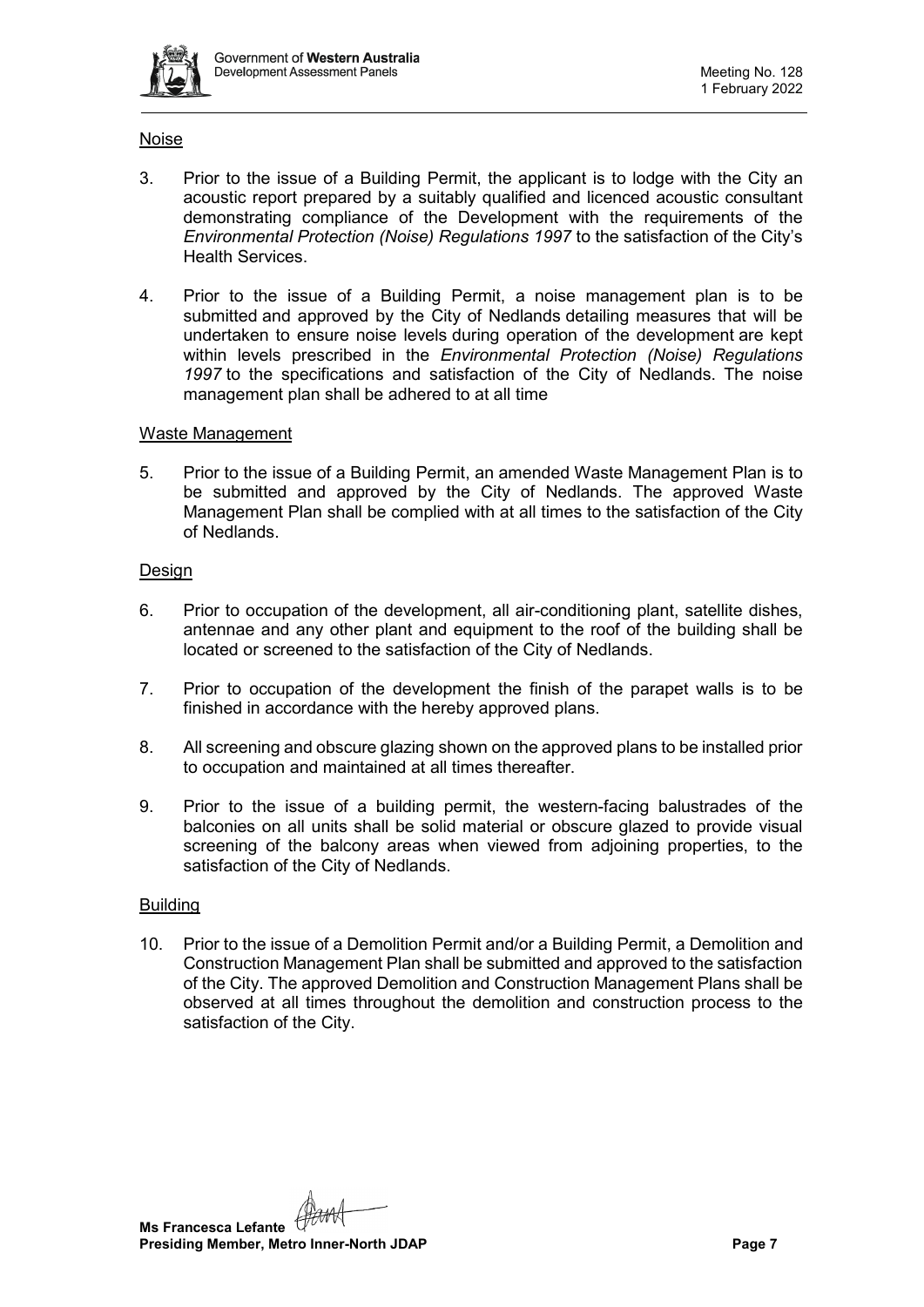

- 11. Prior to the issue of a Building Permit, a geotechnical report covering the development area is to be prepared by a suitably qualified practitioner at the applicant's cost, to the satisfaction of the City of Nedlands. The report will give due consideration to any potential impacts on neighbouring properties including but not limited to: ground water management, excavation or modifications to existing ground levels; vibration or consolidation of material throughout the demolition and construction phase of the project. The geotechnical report will identify any remedial treatments required to mitigate any adverse impacts and will be lodged with the building permit application, together with certification that the design is suitable for the site conditions as outlined in the geotechnical report.
- 12. Prior to the commencement of excavation works, a dilapidation report shall be submitted to the City of Nedlands for approval, and the owners of the adjoining properties listed below detailing the current condition and status of all buildings (both internal and external together with surrounding paved areas and rights of ways), including ancillary structures located upon these properties:
	- a. Lot 517 (No. 20) Kingsway, Nedlands
	- b. Lot 516 (No. 22) Kingsway, Nedlands
	- c. Lot 515 (No. 24) Kingsway, Nedlands
	- d. Lot 536 (No. 89) Broadway, Nedlands
	- e. Lot 538 (No. 93) Broadway, Nedlands

In the event that access for undertaking the dilapidation survey is denied by an adjoining owner, the applicant must demonstrate in writing to the satisfaction of the City of Nedlands that all reasonable steps have been taken to obtain access and advise the affected property owner of the reason for the survey and that these steps have failed.

- 13. External lighting shall comply with the requirements of Australian Standard 4282 Control of Obtrusive Effects of Outdoor Lighting to the satisfaction of the City of Nedlands.
- 14. A minimum of 20% (4) units are to be designed at building permit stage to the Silver Level requirements as defined in the Liveable Housing Design Guidelines (Liveable Housing Australia) and implemented prior to occupation.
- 15. All stormwater generated on site is to be retained on site. An onsite storage/infiltration system is to be provided within the site for a 1 in 100-year storm event. No stormwater will be permitted to enter the City of Nedlands' stormwater drainage system unless otherwise approved.
- 16. All building works to be carried out under this development approval are required to be contained within the site boundaries of the subject lot.

### Landscaping

17. Landscaping shall be installed and maintained in accordance with the approved Landscape Plan prepared by Propagule, received 27 October 2021. Any modifications to the plans are subject to approval by the City of Nedlands.

**Ms Francesca Lefante Presiding Member, Metro Inner-North JDAP Page 8**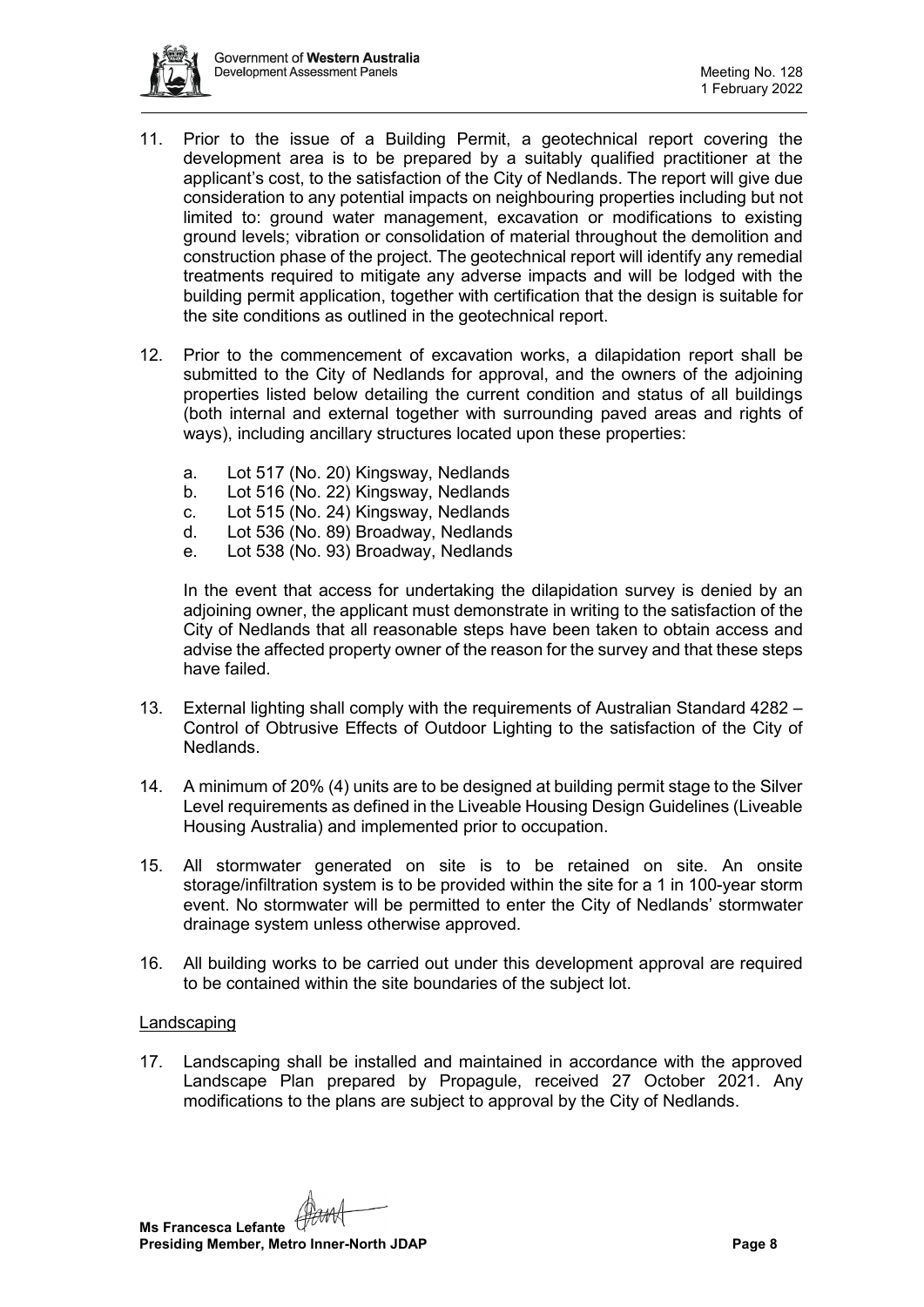

- 18. Prior to the issue of a Building Permit, a Landscape Management Plan shall be prepared by a suitably qualified consultant and approved by the City of Nedlands. It shall in addition to include a comprehensive maintenance plan for all proposed landscaping on the site and contingencies for replacement of dead and diseased plants.
- 19. Prior to occupation, the approved Landscape Plan, including any modifications approved by the City of Nedlands, is to be implemented and maintained for the life of the development to the satisfaction of the City of Nedlands.
- 20. Prior to occupation, all communal and private open space areas shall include a tap connected to an adequate water supply for the purpose of irrigation.

# Vehicle Access and Parking

- 21. Prior to the issue of a Building Permit, the applicant is to provide a Road Safety Audit, to the satisfaction of the City of Nedlands.
- 22. All car parking dimensions (including associated wheel stops and headroom clearance), manoeuvring areas, crossovers and driveways shall comply with Australian Standard 2890.1-2004 - Off-street car parking and Australian Standard 2890.6:2009 - Off-street parking for people with disabilities (where applicable) to the satisfaction of the City of Nedlands.
- 23. Prior to the occupation of the development, the carpark must provide one (1) car parking space dedicated to people with disabilities, in accordance with Australian/New Zealand Standard AS/NZS 2890.6:2009, Parking facilities, Part 6: Off street parking for people with disabilities, and which is linked to the main entrance of the development by a continuous accessible path of travel designed and constructed in accordance with Australian Standard AS 1428.1 2009, Design for access and mobility, Part 1: General Requirements for access New building work.
- 24. The vehicle ramp to the basement and circulation areas are to be constructed in accordance with Australian Standard 2890.1-2004 - Off-street car parking to the satisfaction of the City of Nedlands
- 25. Prior to occupation of the development, all bicycle parking spaces shall be provided and installed to the satisfaction of the City of Nedlands and maintained for the lifetime of the development.
- 26. Prior to occupation of the development, all car parking bays designated for visitors/staff shall be clearly marked or signage provided and maintained thereafter by the landowner to the satisfaction of the City of Nedlands
- 27. Prior to occupation of the development, the crossover is to be modified/upgraded and verge and kerb reinstated at the applicant's cost and to the satisfaction of the City of Nedlands.

**Ms Francesca Lefante Presiding Member, Metro Inner-North JDAP Page 9**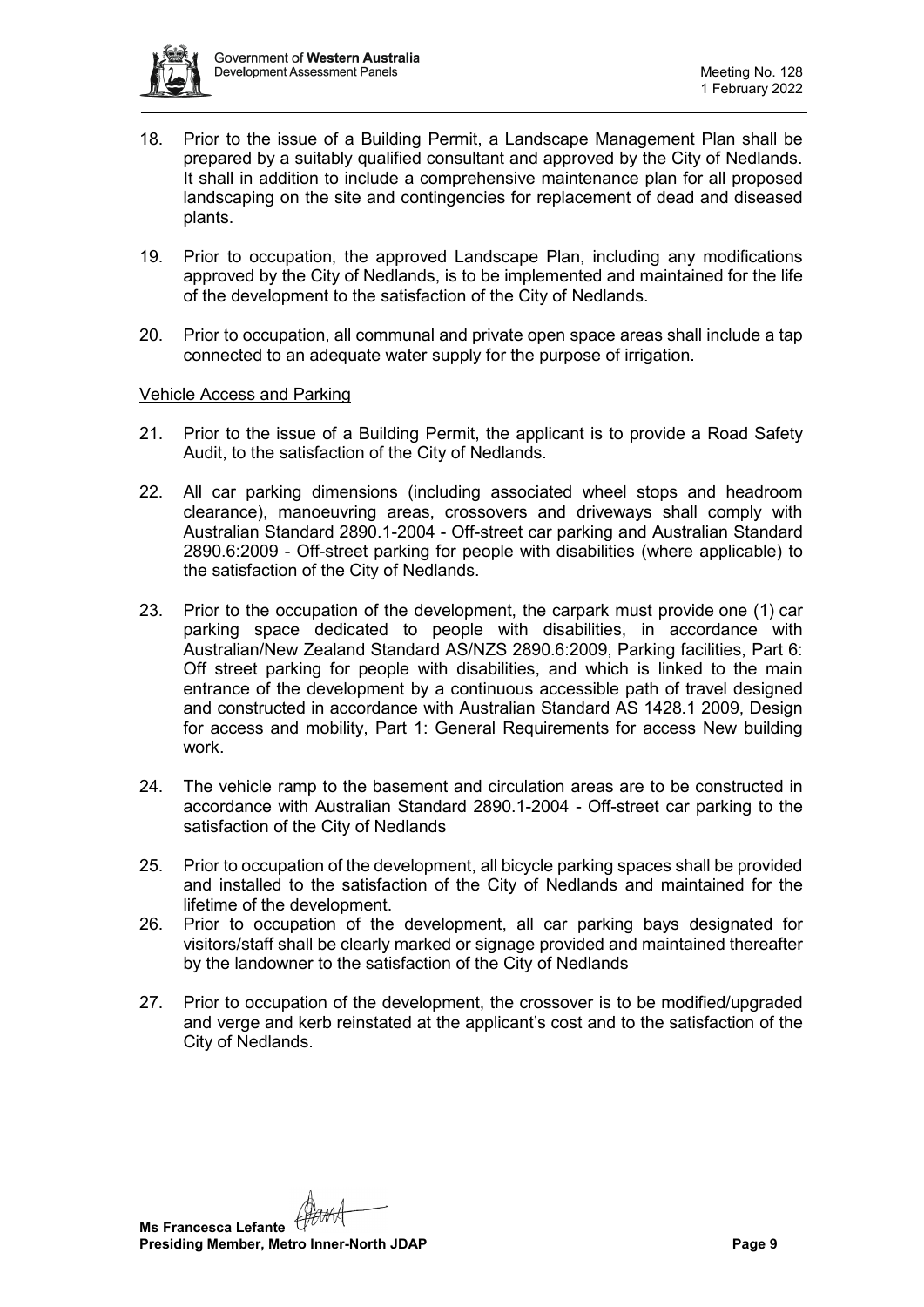

# **Sustainability**

28. Prior to occupation of the development, the recommendations contained within the CADDS Sustainability Design Strategy dated received 27 October 2021, or any approved modifications, are to be carried out and maintained for the lifetime of the development to the satisfaction of the City of Nedlands.

# Legal

- 29. Prior to occupation of the development, the landowner(s) shall enter into a Deed of Indemnity with the City, which indemnifies both the City and its waste collection contractors from claims relating to any damage, injuries or death that may be caused as a result of the on-site waste collection process.
- 30. Prior to occupation of the approved development, the applicant/owner shall enter into a deed of agreement with the City of Nedlands whereby the owner:
	- a. Indemnifies the City against any loss or damage to any road reserve or other property of the City or to any person or property of any person arising out of the installation of the approved awning constructed over the road reserve immediately adjacent the land where the awning will be located or the use of the road reserve in connection with the approved development;
	- b. Agrees to take out and maintain a policy of public liability with a reputable insurer in an amount satisfactory to the City to insure the City and the owner against all claims for loss or damage or injury occurring to any road reserve or property of the City or any person or property of any person as a result of the construction of the development or in respect of the use of that portion of the awning constructed over the road reserve immediately adjacent to the land in connection with the development;
	- c. Agrees to maintain the development at its cost; and
	- d. Agrees that the City can require the awning be removed and for the road reserve to be re-instated within a reasonable time.

The agreement shall be prepared by the City's solicitors to the satisfaction of the City and enable the City to lodge an absolute caveat over the land. The applicant/owner shall be responsible to pay all costs associated with the City's solicitor's costs and incidentals to the preparation of (including all drafts) and stamping of the agreement and the lodgement of the absolute caveat.

### **Advice Notes**

### Verge Works

1. All works within the adjacent thoroughfare (ie: road, crossovers, kerbs, footpath, verge, street tree, hoisting, hoarding, gantry, awnings within the road reserve, etc.) also require obtaining a separate Private Works on, Over or Under a Thoroughfare Permit from the City of Nedlands prior to construction commencing.

### **Building**

2. A Demolition Permit and a certified Building Permit will be required for the development, prior to any approved works occurring.

**Ms Francesca Lefante Presiding Member, Metro Inner-North JDAP Page 10 Page 10**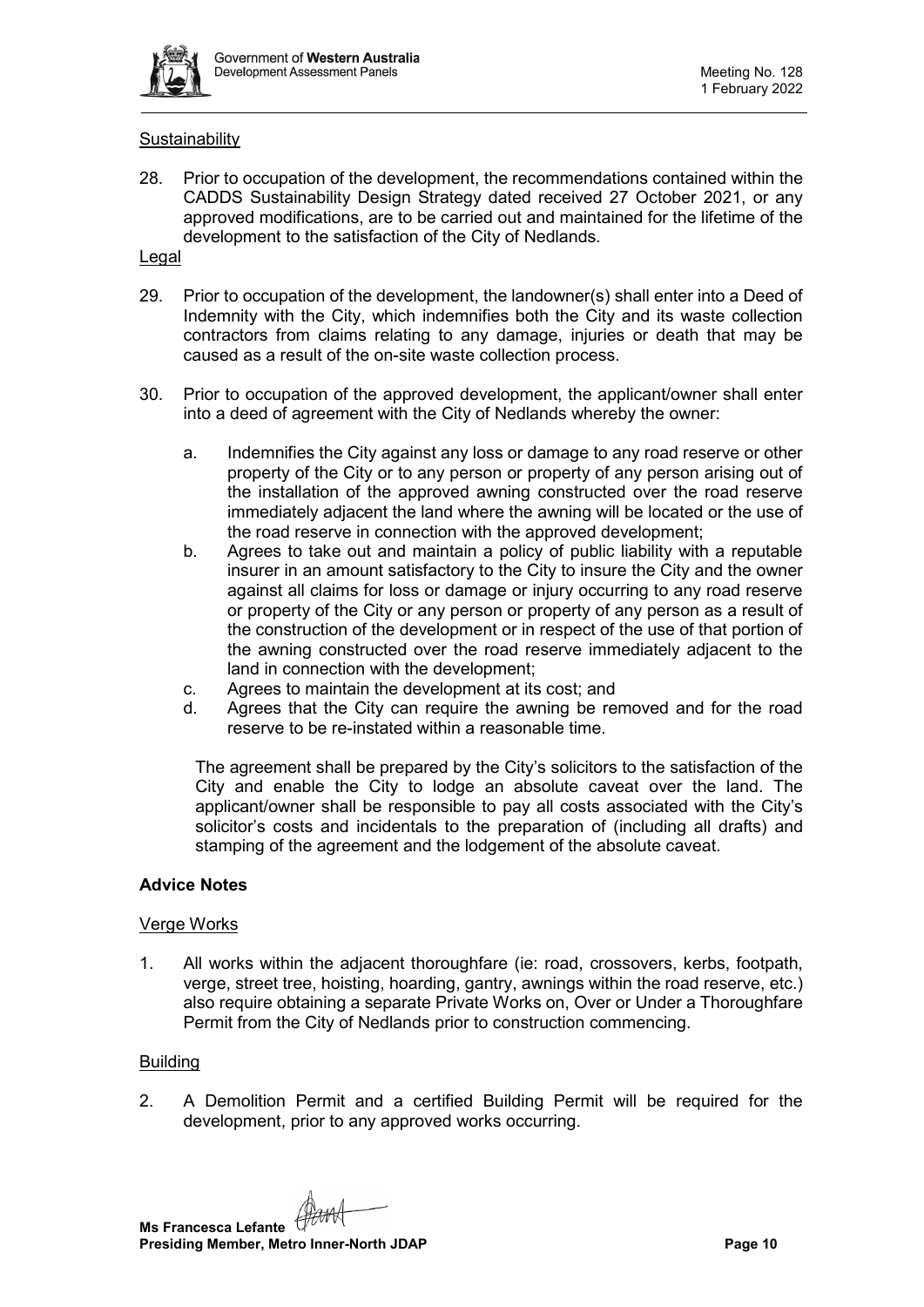

- 3. The Construction Management Plan and Demolition Management Plan is to be prepared in the manner and form provided by the City of Nedlands.
- 4. Sheet piling for construction of basement is not supported by the City. Contiguous piles will be required as part of the Building Permit submission. Where ground anchors, temporary or permanent, and grouting is proposed as part of piling activity these must be documented and form part of the Building Permit submission and include BA20's as part of the Building Permit submission.

### Noise

- 5. The Acoustic Report needs to include, but not limited to, the following:
	- a. identify noise sources (e.g. mechanical noise, waste collection operations, operations of car stacker systems etc) from the Development;
	- b. assess and discuss level of compliance of these noise sources (including any cumulative effects), when received at highly sensitive areas of noise sensitive premises (including each individual residential unit of the Development), with the Noise Regulations;
	- c. include noise contour maps to illustrate predicted sound levels at certain distances; and
	- d. present any acoustic solutions/treatments required to ensure that the Noise Regulations is compiled for the life span of the development.

# Waste Management

- 6. The applicant is advised that as the proposal consists of more than 3 dwellings, the City's Health Local Laws 2017 require an enclosure for the storage and cleaning of waste receptacles to be provided on the premises to the satisfaction of the City.
- 7. The amended Waste Management Plan is to incorporate the following additional information:
	- a. Details on how traffic movements to and from the property during refuse collection will be managed.
	- b. Details on management of utilisation of visitor parking bays during collection times.
	- c. Details of the supplied swept path showing that the waste collection vehicle can exit the property in a froward gear maintaining 2.0m horizontal clearance at the rear of the waste vehicle.
	- d. Bulk collection truck swept path analysis.
	- e. Any other relevant information to the satisfaction of the City of Nedlands.

### Telecommunications

8. The applicant is advised by the City's Planning Services that developers are responsible for providing telecommunications infrastructure in their developments.

**Ms Francesca Lefante Presiding Member, Metro Inner-North JDAP Page 11 Page 11**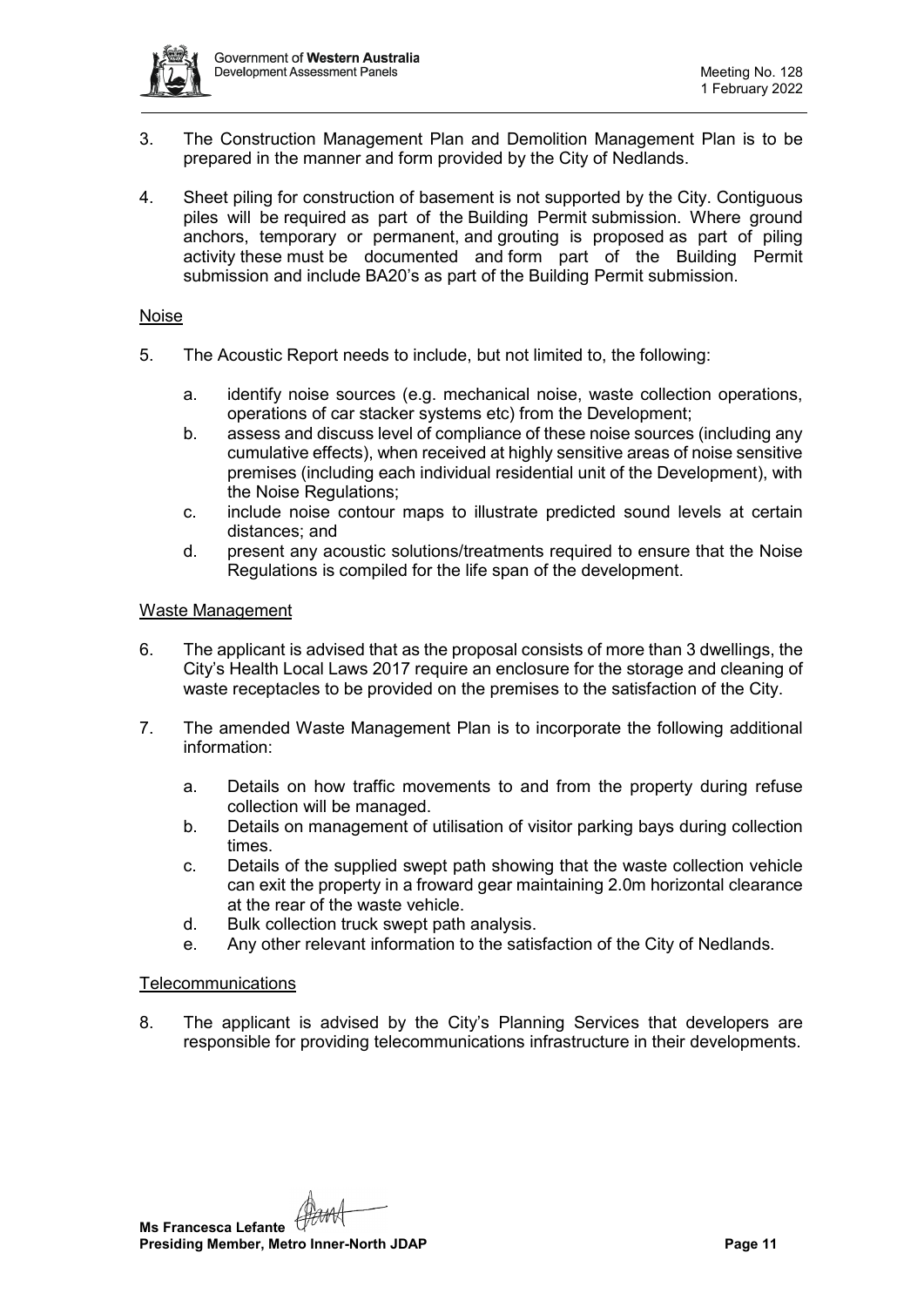

# **The Report Recommendation was put and CARRIED (4/1).**

For: Ms Francesca Lefante Ms Lee O'Donohue Mr John Syme Cr Blane Brackenridge

Against: Cr Fergus Bennett

**REASON:** The majority of Panel Members were satisfied that the development building design, form, scale and façade treatments are consistent with the streetscape and planning framework. The Panel discussed the location of the site on a busy intersection and the positioning of the driveway, on balance the Panel formed the opinion that traffic movement and access could be managed appropriately and accordingly supported the proposal consistent with the RAR recommendation and conditions.

# <span id="page-11-0"></span>**9. Form 2 – Responsible Authority Reports – DAP Amendment or Cancellation of Approval**

Nil

# <span id="page-11-2"></span><span id="page-11-1"></span>**10. State Administrative Tribunal Applications and Supreme Court Appeals**

| <b>Current SAT Applications</b>    |                               |                                                                                                                                              |                                                                               |                       |  |  |  |  |
|------------------------------------|-------------------------------|----------------------------------------------------------------------------------------------------------------------------------------------|-------------------------------------------------------------------------------|-----------------------|--|--|--|--|
| File No. &<br><b>SAT</b><br>DR No. | <b>LG Name</b>                | <b>Property Location</b>                                                                                                                     | <b>Application</b><br><b>Description</b>                                      | <b>Date</b><br>Lodged |  |  |  |  |
| DAP/19/01651<br>DR160/2020         | City<br>of<br>Nedlands        | Lot $1$ (80) Stirling<br>Highway, Lots 21-<br>23(2, 486)<br>Florence Road and<br>Lots 33 & 33 (9&7)<br>Street,<br>Stanley<br><b>Nedlands</b> | <b>Shopping Centre</b>                                                        | 21/07/2020            |  |  |  |  |
| DAP/19/01655<br>DR178/2021         | City<br>of<br><b>Nedlands</b> | (135)<br>Lot<br>684<br>Broadway,<br><b>Nedlands</b>                                                                                          | Mixed<br>Use<br>(26)<br>Development<br>Serviced<br>Apartments<br>and<br>Café) | 30/08/2021            |  |  |  |  |
| DAP/21/02050<br>DR21/1245          | of<br>City<br>Stirling        | 3<br>(No.27)<br>Lot<br>Pimlott Street & Lot  <br>4 (No.1) Greenacre<br>Street, Dianella                                                      | Child<br>Care<br>Premises                                                     | 21/12/2021            |  |  |  |  |

The Presiding Member noted the following SAT Applications –

**Ms Francesca Lefante Presiding Member, Metro Inner-North JDAP Page 12**